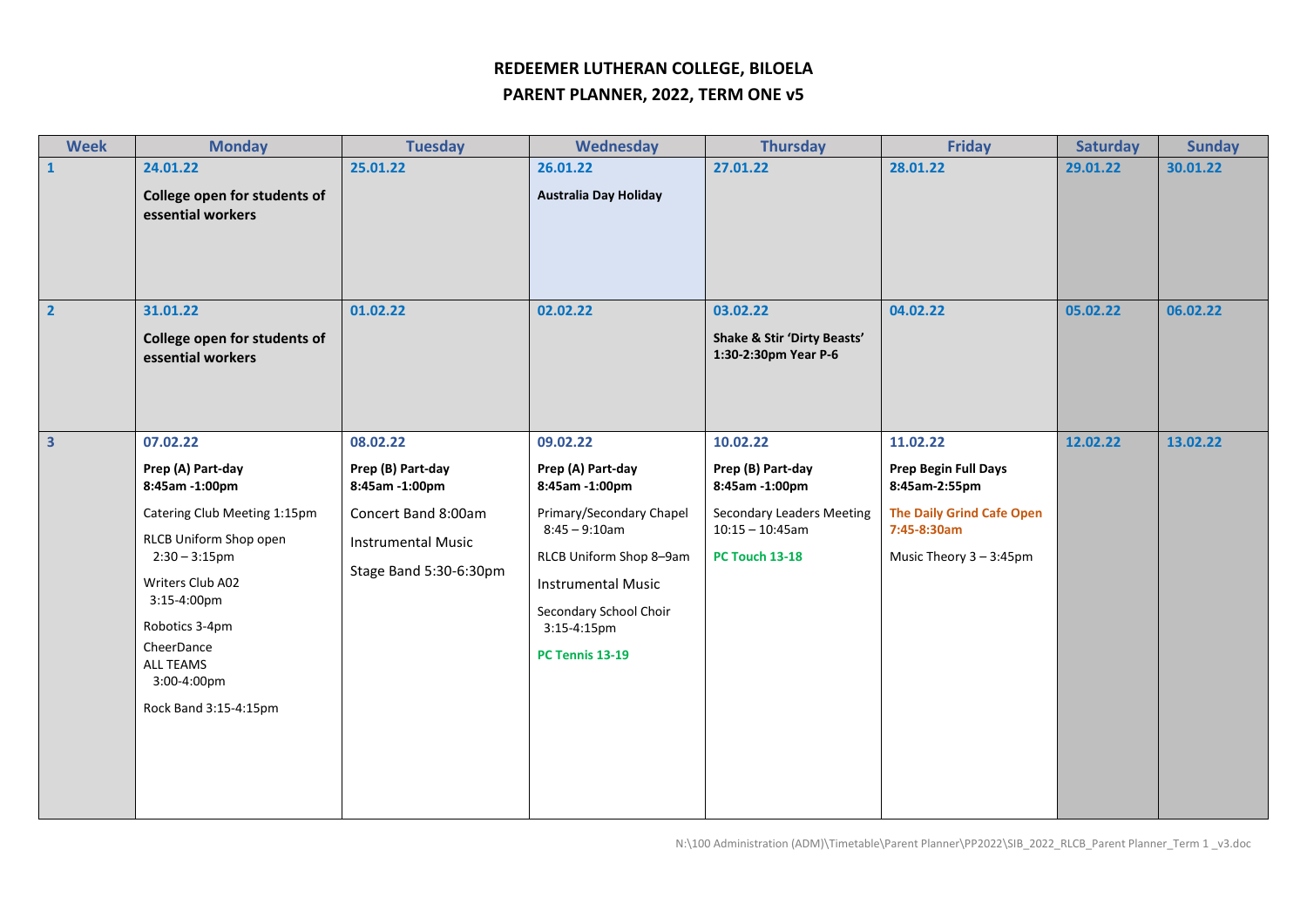| $\overline{4}$ | 14.02.22                                                                                                                                                                                                                                                                                                                                                                               | 15.02.22                                                                                                                                                                                 | 16.02.22                                                                                                                                                                | 17.02.22                                                                                                                                      | 18.02.22                                                                                                                                  | 19.02.22                            | 20.02.22 |
|----------------|----------------------------------------------------------------------------------------------------------------------------------------------------------------------------------------------------------------------------------------------------------------------------------------------------------------------------------------------------------------------------------------|------------------------------------------------------------------------------------------------------------------------------------------------------------------------------------------|-------------------------------------------------------------------------------------------------------------------------------------------------------------------------|-----------------------------------------------------------------------------------------------------------------------------------------------|-------------------------------------------------------------------------------------------------------------------------------------------|-------------------------------------|----------|
|                | Secondary School Assembly<br>$8:45am - 9:00am$<br>Love Day (Leaders)<br><b>School Assembly/Leaders' Day</b><br>via Video<br>Catering Club Meeting 1:15pm<br>RLCB Uniform Shop open<br>$2:30 - 3:15$ pm<br>Writers Club A02<br>3:15-4:00pm<br>Robotics 3-4pm<br>CheerDance<br><b>ALL TEAMS</b><br>3:00-4:00pm<br>Rock Band 3:15-4:15pm<br>PC Basketball 16-18<br>PC Netball 13-19 Girls | <b>Cafe Open 7:45-8:30am</b><br><b>SRC Meeting</b><br><b>Instrumental Music</b><br>PC Rugby League Girls 14-18<br>PC Football Girls 13-19<br><b>CAP Swimming 13-19</b><br>Noms Due 13-19 | <b>College Council Meeting</b><br>6:00pm<br>RLCB Uniform Shop 8-9am<br><b>Instrumental Music</b>                                                                        | <b>Secondary Leaders Meeting</b><br>$10:15 - 10:45$ am<br><b>Staff Meeting</b><br>3:15pm-4:15pm<br>PC Volleyball 12-19 yrs                    | <b>The Daily Grind Cafe Open</b><br>7:45-8:30am<br>Music Theory 3 - 3:45pm                                                                | <b>Aquathon</b><br><b>Age 11-12</b> |          |
| 5 <sup>1</sup> | 21.02.22<br>PFC AGM Meeting 7:00pm<br><b>ZOOM</b><br>RLCB Uniform Shop open<br>$2:30 - 3:15$ pm<br>Catering Club Meeting 1:15pm<br>H01<br>Robotics 3-4pm                                                                                                                                                                                                                               | 22.02.22<br><b>Cafe Open 7:45-8:30am</b><br>(Two Two Day) Ties and Tutu<br>Day<br><b>Instrumental Music</b><br>PC Rugby League 14-18 Boys                                                | 23.02.22<br>Primary/Secondary Chapel<br>$8:45 - 9:10am$<br>RLCB Uniform Shop 8-9am<br><b>Instrumental Music</b>                                                         | 24.02.22<br>Secondary Leaders Meeting<br>$10:15 - 10:45$ am<br><b>Staff Meeting</b><br>3:15pm-4:15pm<br><b>PC Touch Football 10-12</b>        | 25.02.22<br><b>The Daily Grind Cafe Open</b><br>7:45-8:30am<br>Music Theory $3 - 3:45$ pm<br>Newsletter                                   | 26.02.22                            | 27.02.22 |
| 6 <sup>1</sup> | 28.02.22<br>Secondary School Assembly<br>$8:45am - 9:00am$<br>RLCB Uniform Shop open<br>$2:30 - 3:15$ pm<br>Catering Club Meeting 1:15pm<br>Robotics 3-4pm<br>PC Netball 10 12 yrs                                                                                                                                                                                                     | 01.03.22<br>Cafe Open 7:45-8:30am<br><b>SRC Meeting</b><br><b>Instrumental Music</b><br><b>Tutoring Club (Secondary)</b><br>3:00-3:45pm H03                                              | 02.03.22<br>Primary/Secondary Chapel<br>$8:45 - 9:10$ am<br>RLCB Uniform Shop 8-9am<br><b>Instrumental Music</b><br><b>Tutoring Club (Secondary)</b><br>3:00-3:45pm H03 | 03.03.22<br><b>Secondary Leaders Meeting</b><br>$10:15 - 10:45$ am<br><b>Staff Meeting</b><br>3:15pm-4:15pm<br><b>PC Touch Football 10-12</b> | 04.03.22<br><b>The Daily Grind Cafe Open</b><br>7:45-8:30am<br>Music Theory $3 - 3:45$ pm<br>PC Rugby League 10yrs<br><b>PJ Marsh Cup</b> | 05.03.22                            | 06.03.22 |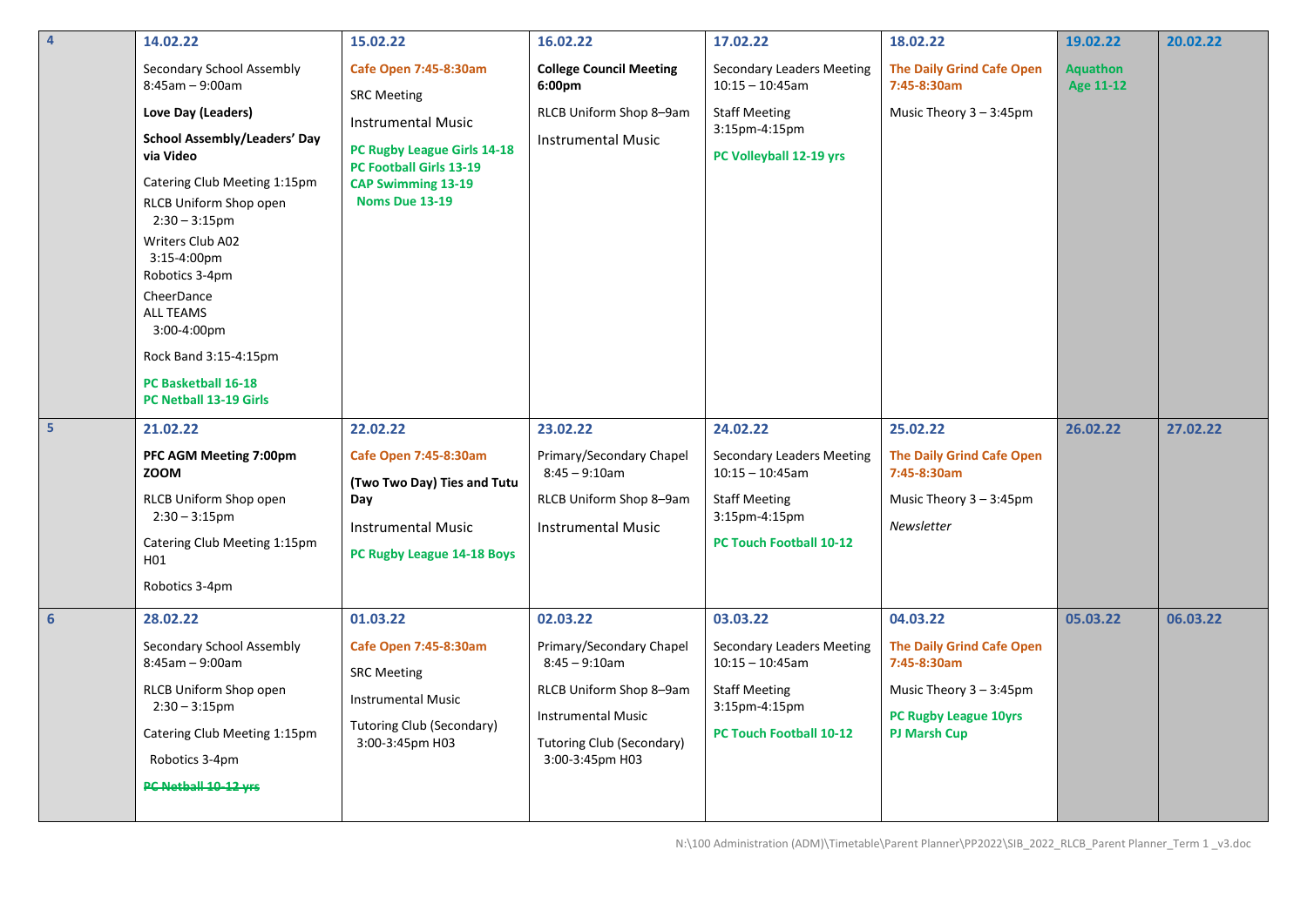| $\overline{7}$                         | 07.03.22                                                                                                                                                                                                                                                                                                                                                                                                                 | 08.03.22                                                                                                                                                                                                                                     | 09.03.22                                                                                                                                                                                                                                                                                                                                                                                                                 | 10.03.22                                                                                                                                                                                                                          | 11.03.22                                                                                                                                                                                                              | 12.03.22                                                                                                  | 13.03.22                                                                                                                                                                                             |
|----------------------------------------|--------------------------------------------------------------------------------------------------------------------------------------------------------------------------------------------------------------------------------------------------------------------------------------------------------------------------------------------------------------------------------------------------------------------------|----------------------------------------------------------------------------------------------------------------------------------------------------------------------------------------------------------------------------------------------|--------------------------------------------------------------------------------------------------------------------------------------------------------------------------------------------------------------------------------------------------------------------------------------------------------------------------------------------------------------------------------------------------------------------------|-----------------------------------------------------------------------------------------------------------------------------------------------------------------------------------------------------------------------------------|-----------------------------------------------------------------------------------------------------------------------------------------------------------------------------------------------------------------------|-----------------------------------------------------------------------------------------------------------|------------------------------------------------------------------------------------------------------------------------------------------------------------------------------------------------------|
| Year 2 / GR 1<br>Leading<br>Chapel     | Year 6 Camp - Luther Heights<br>Secondary School Assembly<br>$8:45$ am - 9:00am<br>RLCB Uniform Shop open<br>$2:30 - 3:15$ pm<br>Intermediate & Senior Jazz/Pom<br>7:30-8:30am<br>Catering Club Meeting 1:15pm<br>Writers Club A02<br>3:15-4:00pm<br>Robotics 3-4pm<br>CheerDance<br><b>Junior Doves</b><br>3:00-3:45pm<br>Intermediate & Senior Doves<br>3:30pm-5:00pm<br>Rock Band 3:15-4:15pm<br>PC Netball 10-12 yrs | Year 6 Camp - Luther Heights<br>Cafe Open 7:45-8:30am<br><b>Instrumental Music</b><br>WOCP Rehearsal 3-4:30pm<br>Stage Band 5:30-6:30pm<br>PC Rugby Union 17-18 Boys<br>Rugby 7s Girls 15-16<br>Tutoring Club (Secondary)<br>3:00-3:45pm H03 | Year 6 Camp - Luther<br><b>Heights</b><br><b>College Council Meeting</b><br>6:00pm<br>RLCB Uniform Shop 8-9am<br><b>Instrumental Music</b><br>Secondary School Choir<br>$3:15-4:15$ pm<br><b>Tutoring Club (Secondary)</b><br>3:00-3:45pm H03                                                                                                                                                                            | Year 6 Camp - Luther<br><b>Heights</b><br><b>Immunisations Year 7 &amp;</b><br>Year 10 (Art Room)<br><b>Secondary Leaders Meeting</b><br>$10:15 - 10:45$ am<br><b>Staff Meeting</b><br>3:15pm-4:15pm<br>PC Rugby League 10-12 yrs | Year 6 Camp - Luther<br><b>Heights</b><br><b>The Daily Grind Cafe Open</b><br>7:45-8:30am<br>Music Theory 3 - 3:45pm                                                                                                  |                                                                                                           |                                                                                                                                                                                                      |
| 8<br>Year 1 / AC2<br>Leading<br>Chapel | 14.03.22<br><b>PFC Meeting 2:00pm</b><br>Secondary School Assembly<br>$8:45am - 9:00am$<br>RLCB Uniform Shop open<br>$2:30 - 3:15$ pm<br>Intermediate & Senior Jazz/Pom<br>7:30-8:30am<br>Catering Club Meeting 1:15pm<br>Writers Club A02<br>3:15-4:00pm<br>Robotics 3-4pm<br>CheerDance<br><b>Junior Doves</b><br>3:00-3:45pm<br>Intermediate & Senior Doves<br>3:30pm-5:00pm<br>Rock Band 3:15-4:15pm                 | 15.03.22<br>Cafe Open 7:45-8:30am<br><b>SRC Meeting</b><br><b>Instrumental Music</b><br>WOCP Rehearsal 3-4:30pm<br>Stage Band 5:30-6:30pm<br><b>Tutoring Club (Secondary)</b><br>3:00-3:45pm H03                                             | 16.03.22<br><b>Primary/Secondary Chapel</b><br>$8:45 - 9:10am$<br>Introduction of<br><b>Preparatory Students and</b><br><b>Bible presentation.</b><br><b>Presentation of Year 7 and</b><br>Year 10 College ties and<br>acknowledgement of<br>student leaders.<br>RLCB Uniform Shop 8-9am<br><b>Instrumental Music</b><br>Secondary School Choir<br>$3:15-4:15$ pm<br><b>Tutoring Club (Secondary)</b><br>3:00-3:45pm H03 | 17.03.22<br><b>Secondary Leaders Meeting</b><br>$10:15 - 10:45$ am<br><b>Staff Meeting</b><br>3:15pm-4:15pm                                                                                                                       | 18.03.22<br><b>SRC - National No Bullying</b><br>Day Wear Orange<br><b>Interview Requests via</b><br><b>Parent Lounge</b><br><b>The Daily Grind Cafe Open</b><br>7:45-8:30am<br>Music Theory 3 - 3:45pm<br>Newsletter | 19.03.22<br>Under 8s<br>Community<br>Play Day @<br>RLCB 9-<br>12:30<br><b>Rescheduled</b><br>for 23/07/22 | 20.03.22<br><b>Staff Blessing</b><br><b>College Chapel</b><br><b>Secondary</b><br>School and Year<br>3 Leading<br>5:00pm<br>followed by<br><b>Sausage Sizzle</b><br>Banksia<br><b>College Chapel</b> |

N:\100 Administration (ADM)\Timetable\Parent Planner\PP2022\SIB\_2022\_RLCB\_Parent Planner\_Term 1 \_v3.doc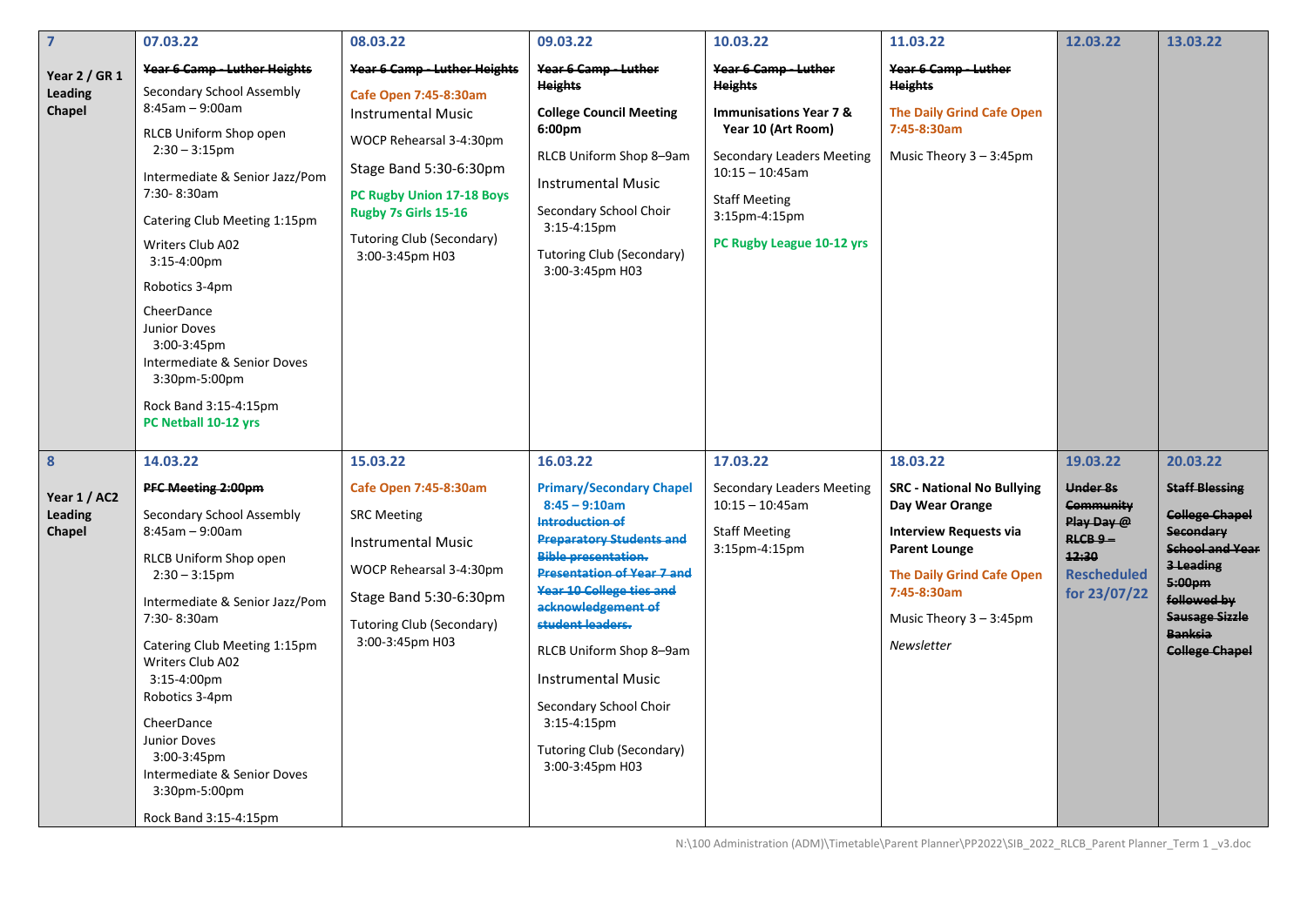| $\mathbf{9}$                    | 21.03.22                                                                                                                                                                                                                                                                                                                                                                                              | 22.03.22                                                                                                                                                                                                                               | 23.03.22                                                                                                                                                                                                                                         | 24.03.22                                                                                                                                                                                                                                                                                                                                                                      | 25.03.22                                                                                                                                                                                                                                                | 26.03.22                                    | 27.03.22                                    |
|---------------------------------|-------------------------------------------------------------------------------------------------------------------------------------------------------------------------------------------------------------------------------------------------------------------------------------------------------------------------------------------------------------------------------------------------------|----------------------------------------------------------------------------------------------------------------------------------------------------------------------------------------------------------------------------------------|--------------------------------------------------------------------------------------------------------------------------------------------------------------------------------------------------------------------------------------------------|-------------------------------------------------------------------------------------------------------------------------------------------------------------------------------------------------------------------------------------------------------------------------------------------------------------------------------------------------------------------------------|---------------------------------------------------------------------------------------------------------------------------------------------------------------------------------------------------------------------------------------------------------|---------------------------------------------|---------------------------------------------|
| Prep / GR2<br>Leading<br>Chapel | <b>Primary Assembly 2pm</b><br>Secondary School Assembly<br>$8:45am - 9:00am$<br>RLCB Uniform Shop open<br>$2:30 - 3:15$ pm<br>Intermediate & Senior Jazz/Pom<br>7:30-8:30am<br>Catering Club Meeting 1:15pm<br>H01<br>Writers Club A02<br>3:15-4:00pm<br>Robotics 3-4pm<br>CheerDance<br><b>Junior Doves</b><br>3:00-3:45pm<br>Intermediate & Senior Doves<br>3:30pm-5:00pm<br>Rock Band 3:15-4:15pm | <b>Cafe Open 7:45-8:30am</b><br><b>Instrumental Music</b><br>WOCP Rehearsal 3-4:30pm<br>Stage Band 5:30-6:30pm<br><b>Tutoring Club (Secondary)</b><br>3:00-3:45pm H03                                                                  | <b>Primary/Secondary Chapel</b><br>$8:45 - 9:10$ am<br><b>College Council Meeting</b><br>RLCB Uniform Shop 8-9am<br><b>Instrumental Music</b><br><b>Tutoring Club (Secondary)</b><br>3:00-3:45pm H03<br>Secondary School Choir<br>$3:15-4:15$ pm | <b>Interhouse Cross Country</b><br>Age 5 - 12<br>9:00am-11:00am<br>Shake & Stir 11:30am<br>Secondary Leaders Meeting<br>$10:15 - 10:45$ am<br><b>Staff Meeting</b><br>3:15pm-4:15pm                                                                                                                                                                                           | <b>Interhouse Cross Country</b><br>Age 13-18<br>9:00am-11:00am<br><b>The Daily Grind Cafe Open</b><br>7:45-8:30am<br><b>Gala Touch Day hosted by</b><br><b>Prospect Creek</b><br><b>SHEP Music Program</b><br>Rockhampton<br>Music Theory $3 - 3:45$ pm | <b>SHEP Music</b><br>Program<br>Rockhampton | <b>SHEP Music</b><br>Program<br>Rockhampton |
| 10                              | 28.03.22                                                                                                                                                                                                                                                                                                                                                                                              | 29.03.22                                                                                                                                                                                                                               | 30.03.22                                                                                                                                                                                                                                         | 31.03.22                                                                                                                                                                                                                                                                                                                                                                      | 01.04.22                                                                                                                                                                                                                                                | 02.04.22                                    | 03.04.22                                    |
|                                 | Year 10 Work Experience                                                                                                                                                                                                                                                                                                                                                                               | Year 10 Work Experience                                                                                                                                                                                                                | Year 10 Work Experience                                                                                                                                                                                                                          | Year 10 Work Experience                                                                                                                                                                                                                                                                                                                                                       | <b>Pupil Free Day</b>                                                                                                                                                                                                                                   | <b>VACATION</b>                             |                                             |
| <b>Holy Week</b>                | <b>Whole School</b><br>Holy Week Devotions 8:45am -<br>9:15am<br><b>PFC 2:00pm</b><br><b>RLCB Uniform Shop open</b><br>$2:30 - 3:15$ pm<br>Intermediate & Senior Jazz/Pom<br>7:30-8:30am<br>Catering Club Meeting 1:15pm<br>H01<br><b>NO Robotics</b><br>CheerDance<br><b>Junior Doves</b><br>3:00-3:45pm<br>Intermediate & Senior Doves<br>3:30pm-5:00pm<br>Rock Band 3:15-4:15pm                    | <b>Whole School Holy Week</b><br>Devotions 8:45am -9:15am<br>Cafe Open 7:45-8:30am<br>No SRC Meeting<br><b>Instrumental Music</b><br>WOCP Rehearsal 3-4:30pm<br>Tutoring Club (Secondary)<br>3:00-3:45pm H03<br>Stage Band 5:30-6:30pm | <b>Whole School Holy Week</b><br>Devotions 8:45am -9:15am<br><b>Instrumental Music</b><br>Tutoring Club (Secondary)<br>3:00-3:45pm H03                                                                                                           | <b>Primary/Secondary Chapel</b><br>$8:45 - 9:10am$<br><b>Introduction of Prep</b><br>students and presentation<br>of Prep Bibles and Year 12<br><b>Buddies;</b><br><b>Staff Blessing;</b><br><b>Cross Country</b><br>presentations;<br><b>Parent Teacher Interviews</b><br>3:00pm-6:00pm<br><b>Newsletter Small</b><br><b>Secondary Leaders Meeting</b><br>$10:15 - 10:45$ am | <b>Parent Teacher Interviews</b>                                                                                                                                                                                                                        |                                             |                                             |

N:\100 Administration (ADM)\Timetable\Parent Planner\PP2022\SIB\_2022\_RLCB\_Parent Planner\_Term 1 \_v3.doc